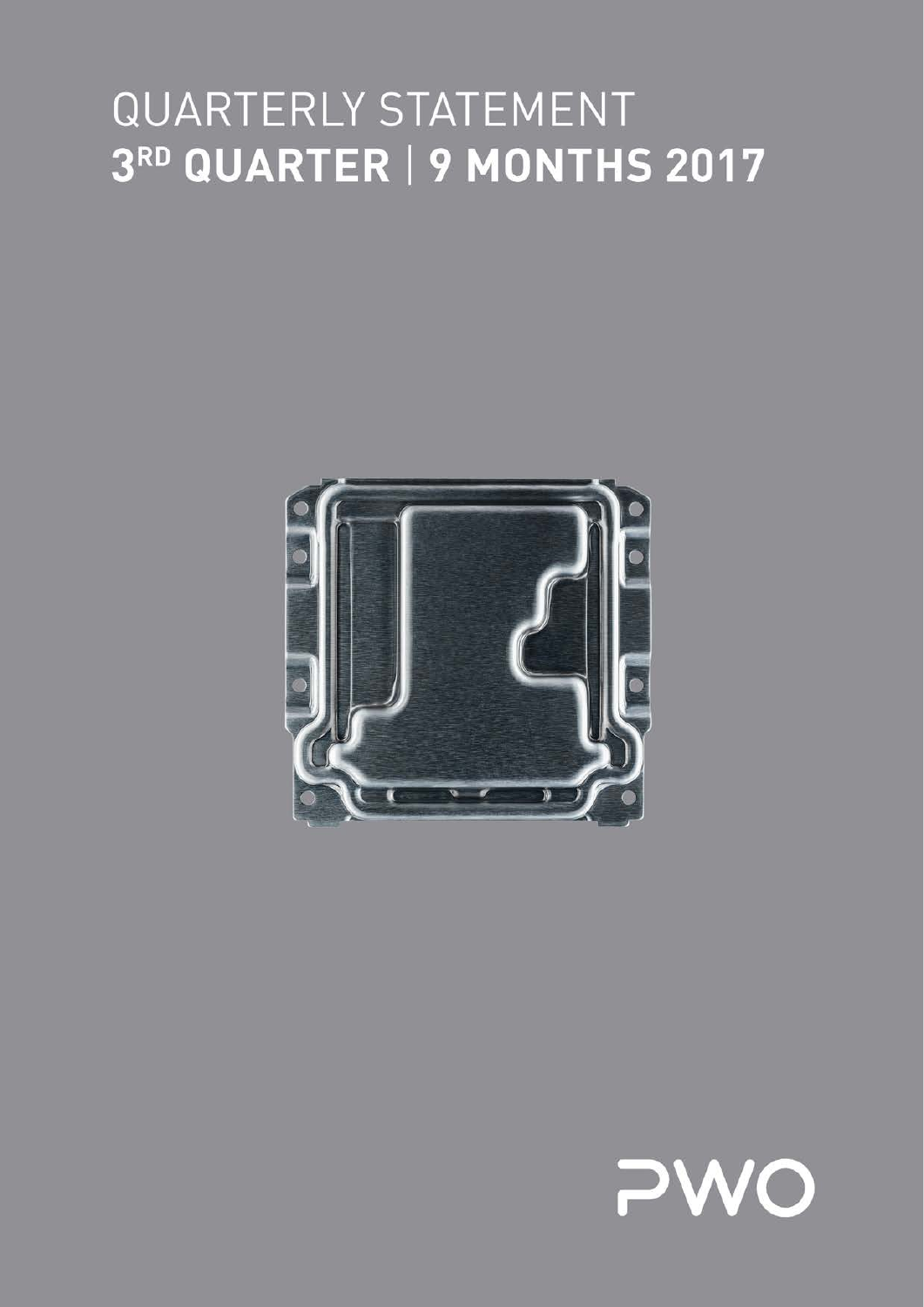# DEAR SHAREHOLDERS AND BUSINESS ASSOCIATES,

We are pleased to be able to report third quarter performance that was within expectations and a successful 2017 nine-month period. We are now on the final stretch to reaching our forecasts for the fiscal year as a whole.

We are very proud of the fact that all of our locations continue to meet the higher-than-expected level of customer call orders with the utmost in delivery reliability and quality. At the same time, the majority of the Group has returned to an essentially normal production schedule.

Over the last few quarters, the Company has succeeded in processing the largest new tool volume required in the Company's history. Design, purchasing and a large part of the production steps have already been completed for substantial volumes. Now the task is to speed up customer acceptance so that these tools can be invoiced as soon as possible. The focus will then turn even more towards the extensive series start-ups currently on the agenda.

And finally, after two rather disappointing quarters, we managed to significantly improve the profitability of our home location, Oberkirch. Even though we may still need to do more in the future, what is important is that we are going in the right direction.

Our investments indicate that further expansion lies ahead for the Group. While investments were still somewhat modest during the first half of the year as scheduled, we are now preparing for our expected future growth with a sharp increase in our investment volumes, particularly in China, Mexico and Czechia. We invite you to join us on this path!

Oberkirch, November 2017

The Management Board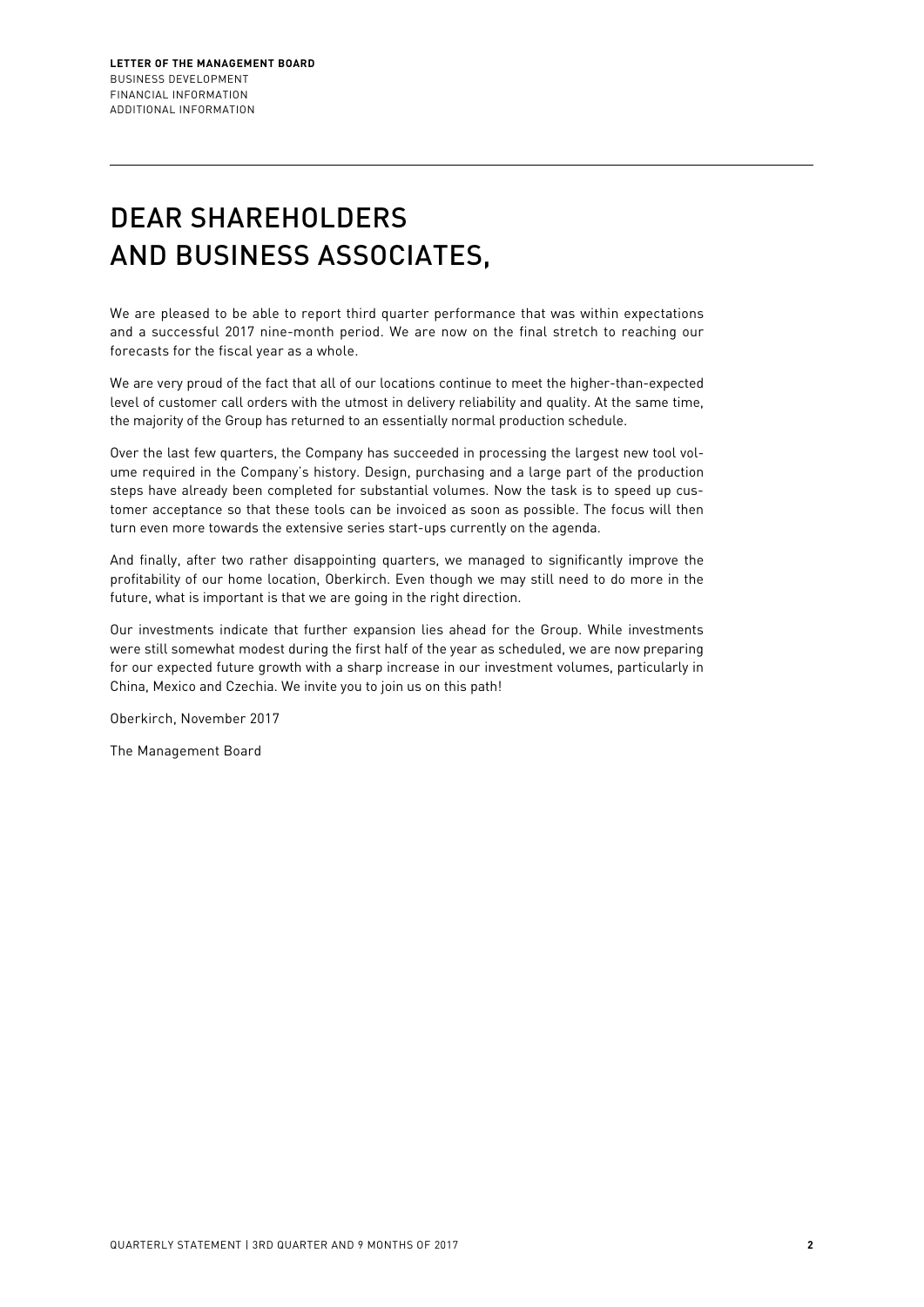#### **SELECTED SEGMENT AND GROUP INFORMATION**

| <b>EURK</b>                         |         |                       |                   |          |                                 |         |
|-------------------------------------|---------|-----------------------|-------------------|----------|---------------------------------|---------|
| 9 months of 2017                    | Germany | <b>Rest of Europe</b> | <b>NAFTA Area</b> | Asia     | <b>Consolidation</b><br>effects | Group   |
| Total revenue                       | 207,685 | 55,108                | 74,448            | 35,109   | $-26,367$                       | 345,983 |
| Total output                        | 218,804 | 53,420                | 78,827            | 38,574   | $-26,643$                       | 362,982 |
| <b>EBIT</b> before currency effects | 9,196   | 5,838                 | 4,861             | $-933$   | $-257$                          | 18,705  |
| EBIT including currency effects     | 8,321   | 5,842                 | 4,326             | $-1,996$ | $-333$                          | 16,160  |
| Investments                         | 8,686   | 6,321                 | 6,896             | 2,853    | 0                               | 24,756  |
| 9 months of 2016                    |         |                       |                   |          |                                 |         |
| Total revenue                       | 184,060 | 52,143                | 66,280            | 25,060   | $-18,365$                       | 309,178 |
| Total output                        | 188,925 | 51,923                | 69,288            | 23,660   | $-18,596$                       | 315,200 |
| <b>EBIT</b> before currency effects | 9,118   | 4,601                 | 3,187             | 1,131    | $-255$                          | 17,782  |
| EBIT including currency effects     | 8,794   | 4,587                 | 2,683             | 108      | $-205$                          | 15,967  |
| Investments                         | 13,481  | 5,465                 | 1,005             | 299      | 0                               | 20,250  |

# RESULTS OF **OPERATIONS**

Driven by sustained high customer call orders and the ability to pass on higher material prices, revenue and total output in the nine-month period rose sharply. The third quarter was somewhat weaker than the first two quarters merely due to the usual seasonality experienced during the holidays.

The disproportionate increase in total output continued to result from the high volume of tools currently in production in preparation for future series start-ups. The tools cannot be invoiced until the customer accepts delivery, which in turn causes a rise in inventories on the balance sheet and contributes significantly to the sharp increase in the cost of materials ratio.

The lower staff cost ratio reflects the productivity increases realized at our locations. Still, it is important to note that we use temporary employees

to cover production peaks, which has contributed to the increase in other operating expenses. The rise in other operating expenses was also a result of growth-related expenses. Overall, however, EBIT before currency effects managed to improve.

After currency effects of EUR –2.5 million (p/y: EUR –1.8 million), slightly higher financial expenses and a somewhat higher tax rate, earnings per share in the first nine months of 2017 declined to EUR 2.61 (p/y: EUR 2.70).

### **SEGMENTS**

The following description of the segment results refers to EBIT before currency effects as this is the figure that best reflects the Group's operating development.

In terms of our home location of Oberkirch, which comprises the Germany segment, we can now report that the targeted turnaround was achieved in the third quarter.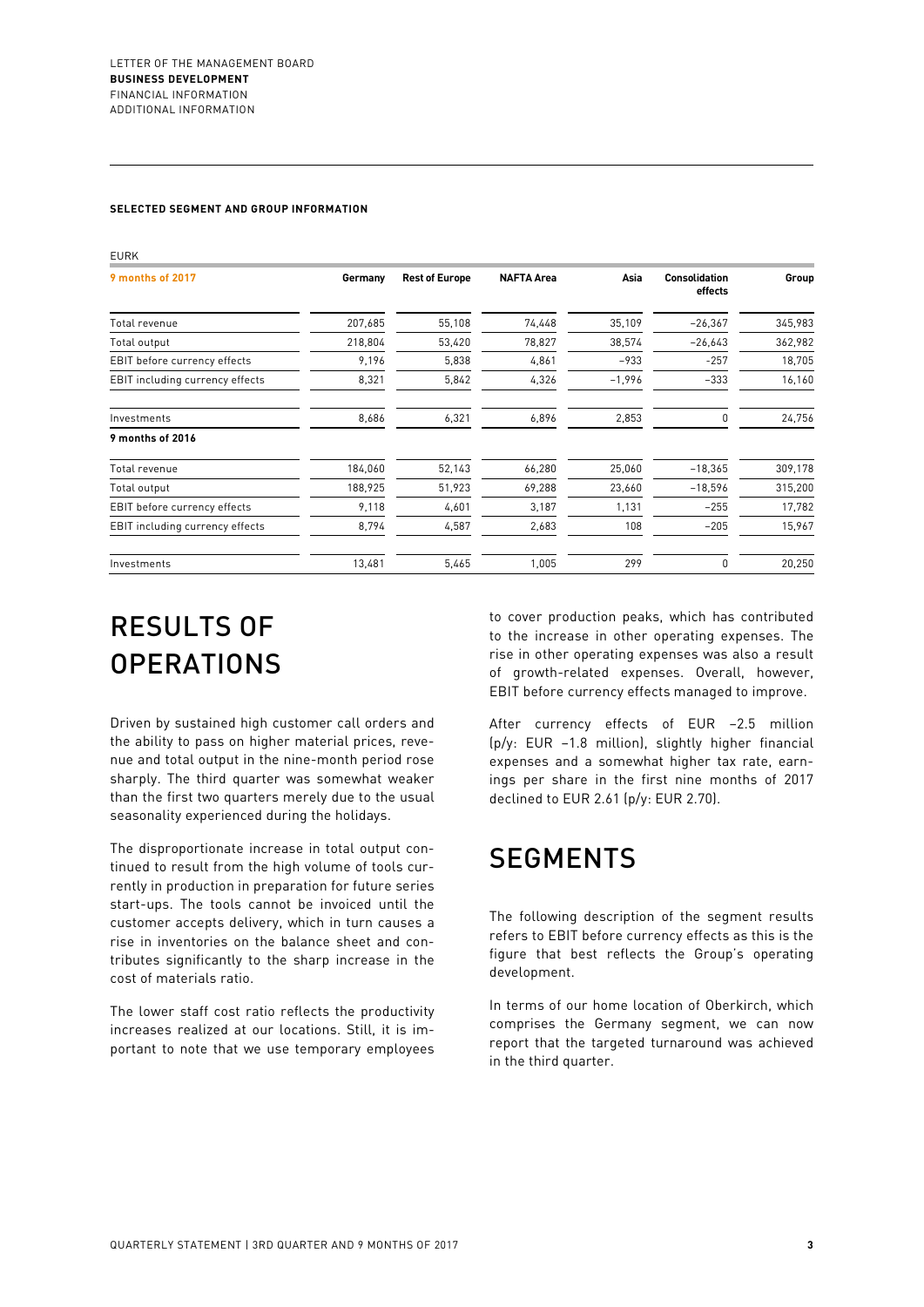

After EBIT in the first six months of the year was weighed down by additional growth-related expenses, EBIT in the reporting quarter significantly exceeded the previous year's figure and led to a slight year-on-year rise in EBIT for the ninemonth period. This development was also supported by an excellent level of capacity utilization from the persistently high level of customer call orders. Even though additional effort will still be needed to stabilize EBIT at the higher level, the current quarterly results clearly indicate that we are headed in the right direction.

The Czech location, which forms the Rest of Europe segment, is currently growing at a slightly slower pace than the Group as a whole due to capacity constraints. It is however doing so at a gratifying level of profitability and, therefore, makes a significant contribution to the Group's positive performance. The ongoing expansion of production capacities will open up further growth potential in the future.

In the NAFTA Area segment, lower call orders and prolonged plant holidays among customers affected the revenue and EBIT of our two locations in Mexico and Canada in the third quarter. Despite this, both locations developed satisfactorily on a nine-month basis.

Growth in the Asia segment, which includes our Chinese locations, continues to be very strong. In addition to the high customer call orders, these locations have to execute large and complex series start-ups. Therefore, the EBIT development for this emerging segment is still relatively volatile.

# NET ASSETS AND FINANCIAL POSITION

The strong, growth-driven increase in total assets has continued to slow down in the course of the year and increased only slightly in the third quarter. Total assets as of September 30 increased to EUR 395.3 million compared to EUR 359.4 million as of December 31, 2016.

This increase resulted mainly from the high inventories of unfinished tools. Meanwhile, receivables and other assets have almost reached the level they had at the start of the fiscal year.

Higher current assets were financed mainly through an increase in trade payables and, to a lesser extent, a rise in current financial liabilities.

Net debt increased accordingly from EUR 124.5 million as of December 31, 2016 to EUR 135.7 million as of the reporting date. At 28.7 percent, the equity ratio was only moderately below its level of 29.6 percent at the end of 2016.

Cash flow from operating activities improved significantly in the third quarter, amounting to EUR 20.1 million in the nine-month period compared to EUR 8.0 million in the first half-year.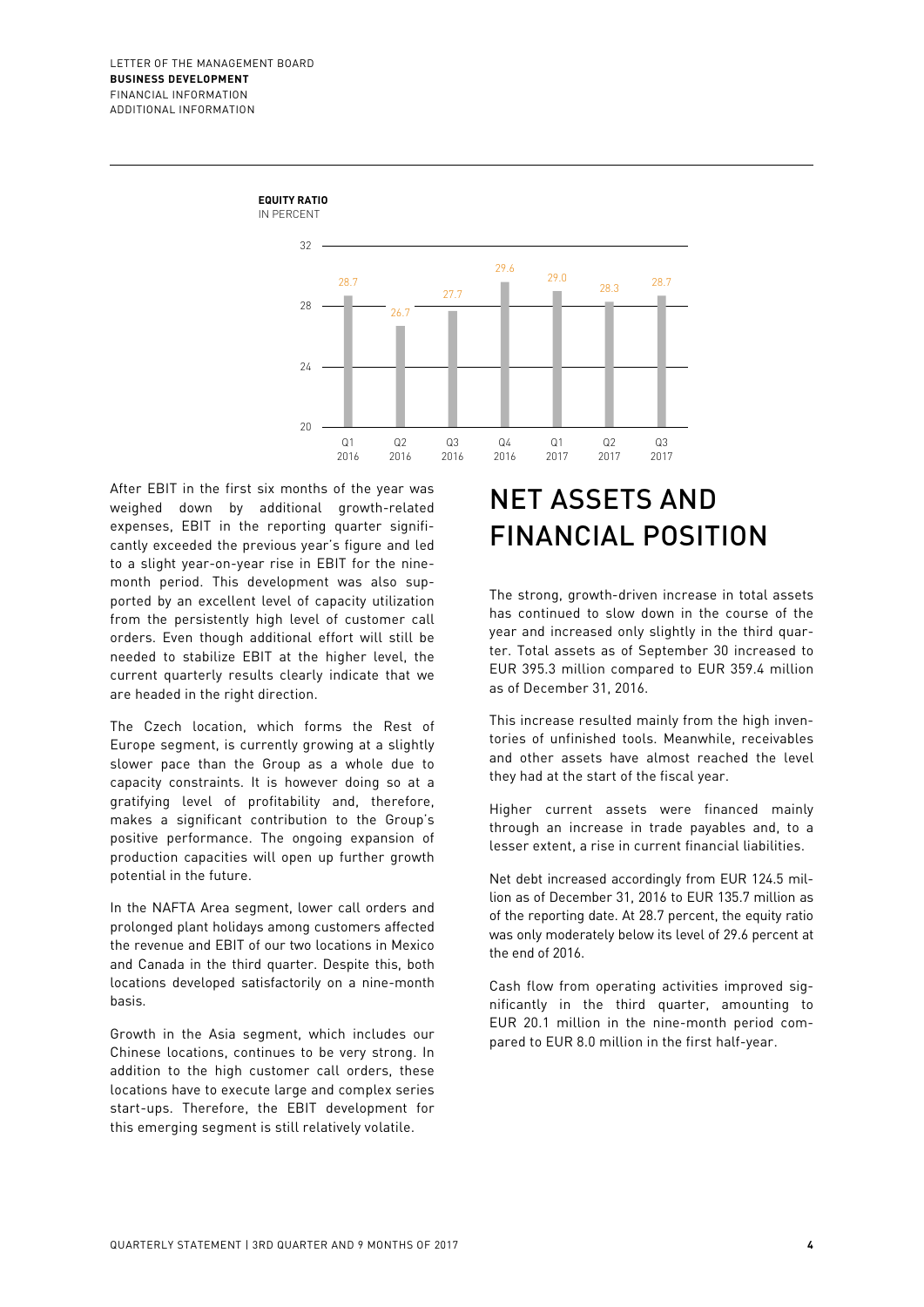![](_page_4_Figure_1.jpeg)

#### **NEW BUSINESS (LIFETIME VOLUME OF SERIES AND TOOL ORDERS)** IN EUR MILLION

Despite this performance, the cash flow in the first nine months remained well below the previous year's level of EUR 43.1 million. The cause for this decline was the ongoing high level of working capital recorded under current assets and especially tool inventories.

Cash flow from investing activities amounted to EUR –22.8 million in the nine-month period (p/y: EUR –19.9 million). The investments made are detailed in the section below. As a result, free cash flow after interest paid and received amounted to EUR –6.0 million (p/y: EUR 20.2 million).

After the net assumption of loans totaling EUR 27.5 million (versus repayments of EUR 7.1 million in the prior year), there was a change recorded in cash and cash equivalents in the amount of EUR 16.5 million (p/y: EUR 8.2 million).

### INVESTMENT

Investments rose significantly in the reporting quarter following relatively low levels of planned investment in the first six months of 2017. As shown in the segment report, total investment in the nine-month period equaled EUR 24.8 million (p/y: EUR 20.3 million). Of that amount, EUR 11.6 million (p/y: EUR 8.7 million) occurred in the third quarter.

Over the past three months, our foreign locations have been at the heart of our investment activities. While the expansion of the press facilities in Czechia is making good progress, advance payments were made for one forming press in China and two in Mexico.

Further investments at all three locations were primarily made in production facilities for future cross-member production.

The German location continued to focus on preparations for the upcoming major new series startups and also carried out some construction work.

Overall, the Company has earmarked up to EUR 40 million in investments for the current fiscal year but does not intend to consume the full amount.

### NEW BUSINESS

In terms of new business, we are on course to reach our target volume of around EUR 250 million. We have won new orders with a lifetime volume of around EUR 190 million in the first nine months, including related tool volumes of around EUR 9 million. Of this amount, EUR 75 million was won in the third quarter.

In the nine-month period, we were able to win a wide range of orders, especially for the German location. We continue to be successful in both China and Mexico, and the Czech site recently won another large tender in the seat segment.

The start of production for current new orders is mainly scheduled to take place in fiscal years 2018 and 2019. Series production times still take between 5 to 8 years.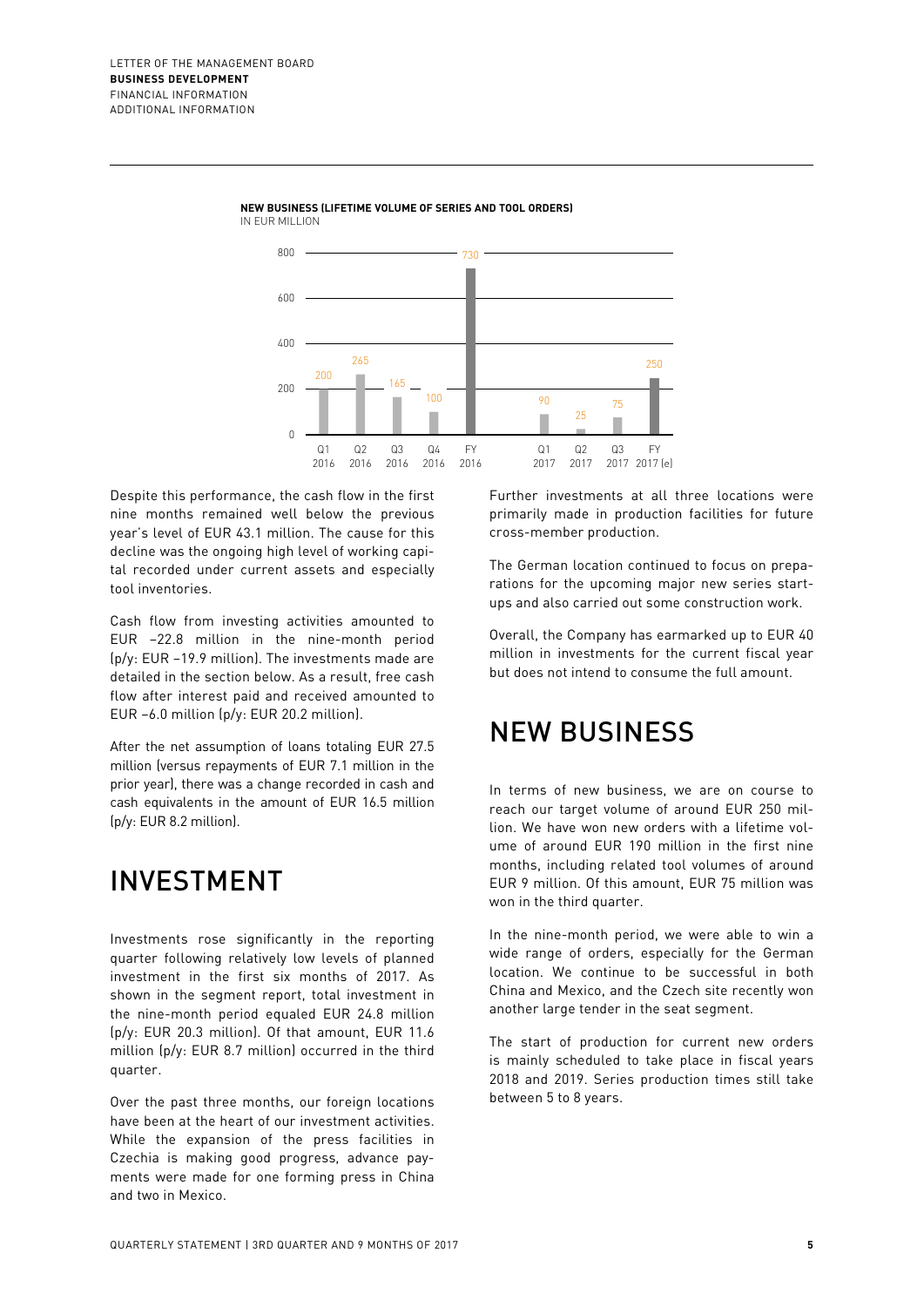## REPORT ON OPPORTU-NITIES AND RISKS

The opportunities and risks for the development of the PWO Group and its segments presented in the 2016 Annual Report remain valid.

In the 2016 Annual Report, we stated that our earnings development in 2017 may be particularly affected by performance risk due to the increase in capacity utilization, as well as by material price risk.

Meanwhile, all locations have adjusted to the higherthan-expected call orders and have largely returned to their normal production schedules. Although there are still risks from the complex start-ups and ramp-ups scheduled, the risk in the fourth quarter of the current fiscal year is limited.

We are no longer anticipating additional unexpected material price risks to occur in the fourth quarter.

Projections about the future development of exchange rates are not part of our corporate forecasts. We enter into the appropriate hedging transactions to avoid currency risks with the aim of hedging the currency parities on which the contracts are based so that we can lock in the expected contribution margins. Additional risks are mainly related to inter-company loans. Since these loans are not subject to economic risk, they are only partially hedged.

# REPORT ON FORECASTS AND OUTLOOK

The third quarter performance, which was within expectations, reinforces yet again our forecast for the current fiscal year.

The amount by which we may exceed our revenue target of approximately EUR 450 million – of which EUR 20 million stem from material price effects – will depend on the length of our customers' plant holidays in December. As we have explained in the half-year report, our revenue target should be seen as conservative.

We now believe our forecast for EBIT before currency effects of EUR 23 to 24 million is secured. This is supported, above all, by the renewed improvement in our German location.

In terms of tools, we are working intensively on invoicing the largest volume possible by the end of the year. At the same time, we do not intend to make full use of our investment budget, where possible. Both of these factors should help us achieve our forecasts for positive free cash flow and maintain our equity ratio and dynamic leverage ratio at last year's levels.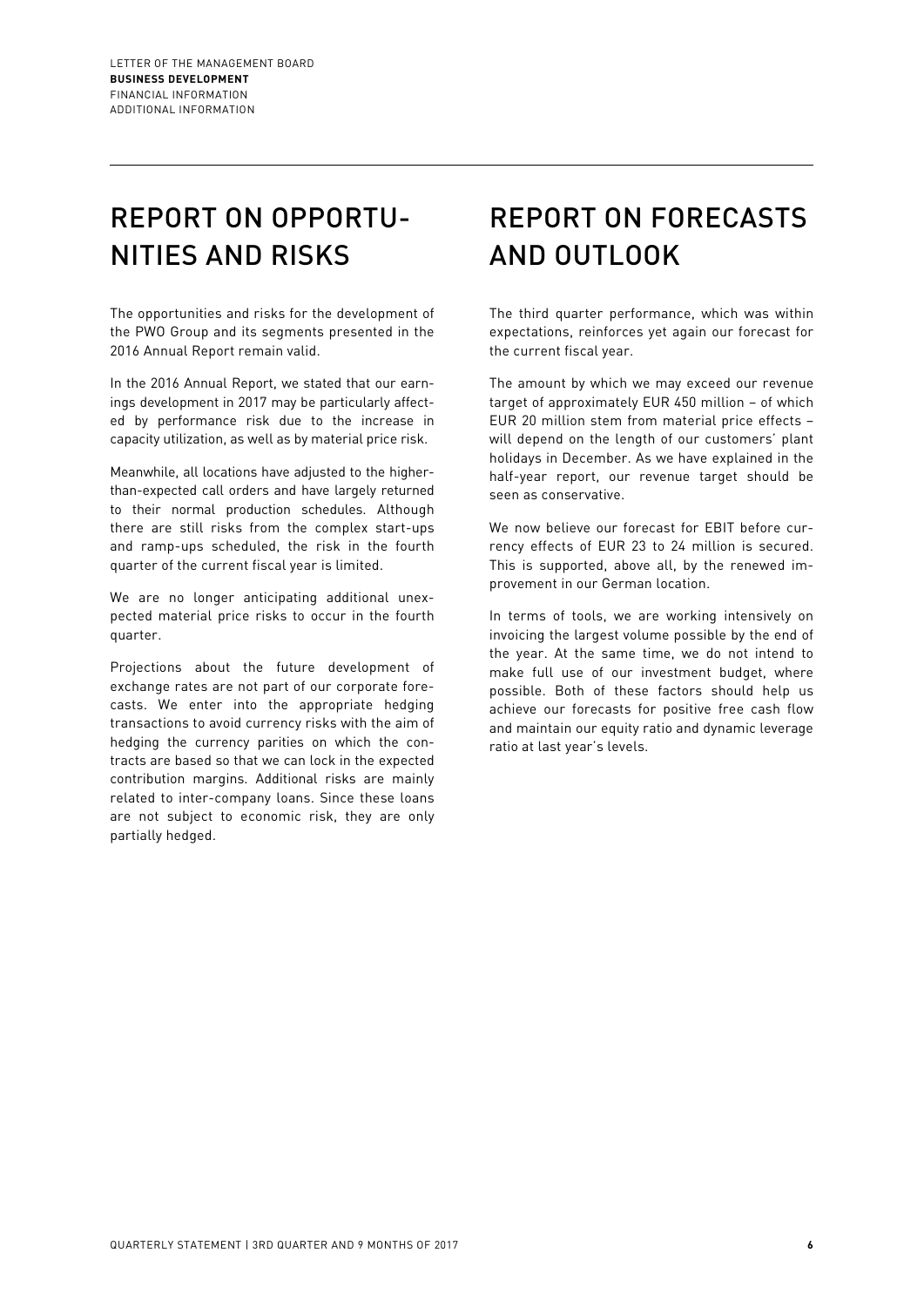### CONSOLIDATED INCOME STATEMENT

| <b>EURK</b>                                                                  |         |         |         |         |
|------------------------------------------------------------------------------|---------|---------|---------|---------|
|                                                                              | Q3 2017 | % share | Q3 2016 | % share |
| Revenue                                                                      | 112,869 | 94.9    | 100,517 | 95.5    |
| Change in finished goods and work-in-progress/<br>other own work capitalized | 6,027   | 5.1     | 4,747   | 4.5     |
| <b>TOTAL OUTPUT</b>                                                          | 118,896 | 100.0   | 105,264 | 100.0   |
| Other operating income                                                       | 2,731   | 2.3     | 827     | 0.8     |
| Cost of materials                                                            | 67,537  | 56.8    | 54,418  | 51.7    |
| Staff costs                                                                  | 29,149  | 24.5    | 27,864  | 26.5    |
| Depreciation and amortization                                                | 6,073   | 5.1     | 6,120   | 5.8     |
| Other operating expenses                                                     | 13,098  | 11.0    | 11,725  | 11.1    |
| <b>EBIT</b>                                                                  | 5,770   | 4.9     | 5,964   | 5.7     |
| <b>Financial expenses</b>                                                    | 1,615   | 1.4     | 1,332   | 1.3     |
| <b>EBT</b>                                                                   | 4,155   | 3.5     | 4,632   | 4.4     |
| Income taxes                                                                 | 1,901   | 1.6     | 1,037   | 1.0     |
| <b>NET INCOME FOR THE PERIOD</b>                                             | 2,254   | 1.9     | 3,595   | 3.4     |
| Earnings per share in EUR                                                    | 0.72    |         | 1.15    |         |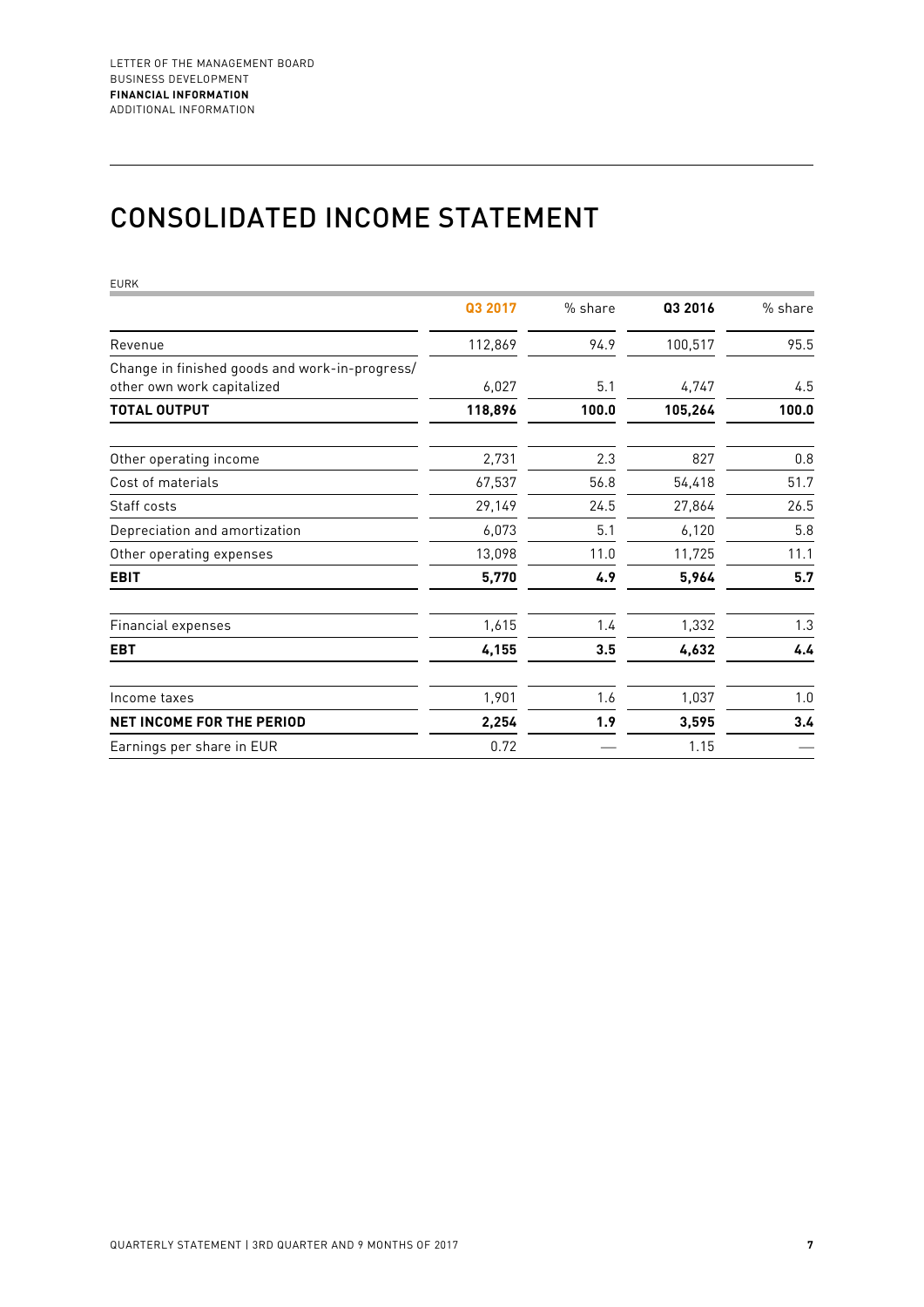### CONSOLIDATED INCOME STATEMENT

| <b>EURK</b>                                                                  |         |         |         |         |
|------------------------------------------------------------------------------|---------|---------|---------|---------|
|                                                                              | 9M 2017 | % share | 9M 2016 | % share |
| Revenue                                                                      | 345,983 | 95.3    | 309,178 | 98.1    |
| Change in finished goods and work-in-progress/<br>other own work capitalized | 16,999  | 4.7     | 6,022   | 1.9     |
| <b>TOTAL OUTPUT</b>                                                          | 362,982 | 100.0   | 315,200 | 100.0   |
| Other operating income                                                       | 9,044   | 2.5     | 4,113   | 1.3     |
| Cost of materials                                                            | 203,996 | 56.2    | 165,135 | 52.4    |
| Staff costs                                                                  | 90,757  | 25.0    | 85,356  | 27.1    |
| Depreciation and amortization                                                | 18,118  | 5.0     | 18,740  | 5.9     |
| Other operating expenses                                                     | 42,995  | 11.8    | 34,115  | 10.8    |
| <b>EBIT</b>                                                                  | 16,160  | 4.5     | 15,967  | 5.1     |
| Financial expenses                                                           | 4,356   | 1.2     | 4,145   | 1.3     |
| <b>EBT</b>                                                                   | 11,804  | 3.3     | 11,822  | 3.8     |
| Income taxes                                                                 | 3,643   | 1.0     | 3,396   | 1.1     |
| <b>NET INCOME FOR THE PERIOD</b>                                             | 8,161   | 2.3     | 8,426   | 2.7     |
| Earnings per share in EUR                                                    | 2.61    |         | 2.70    |         |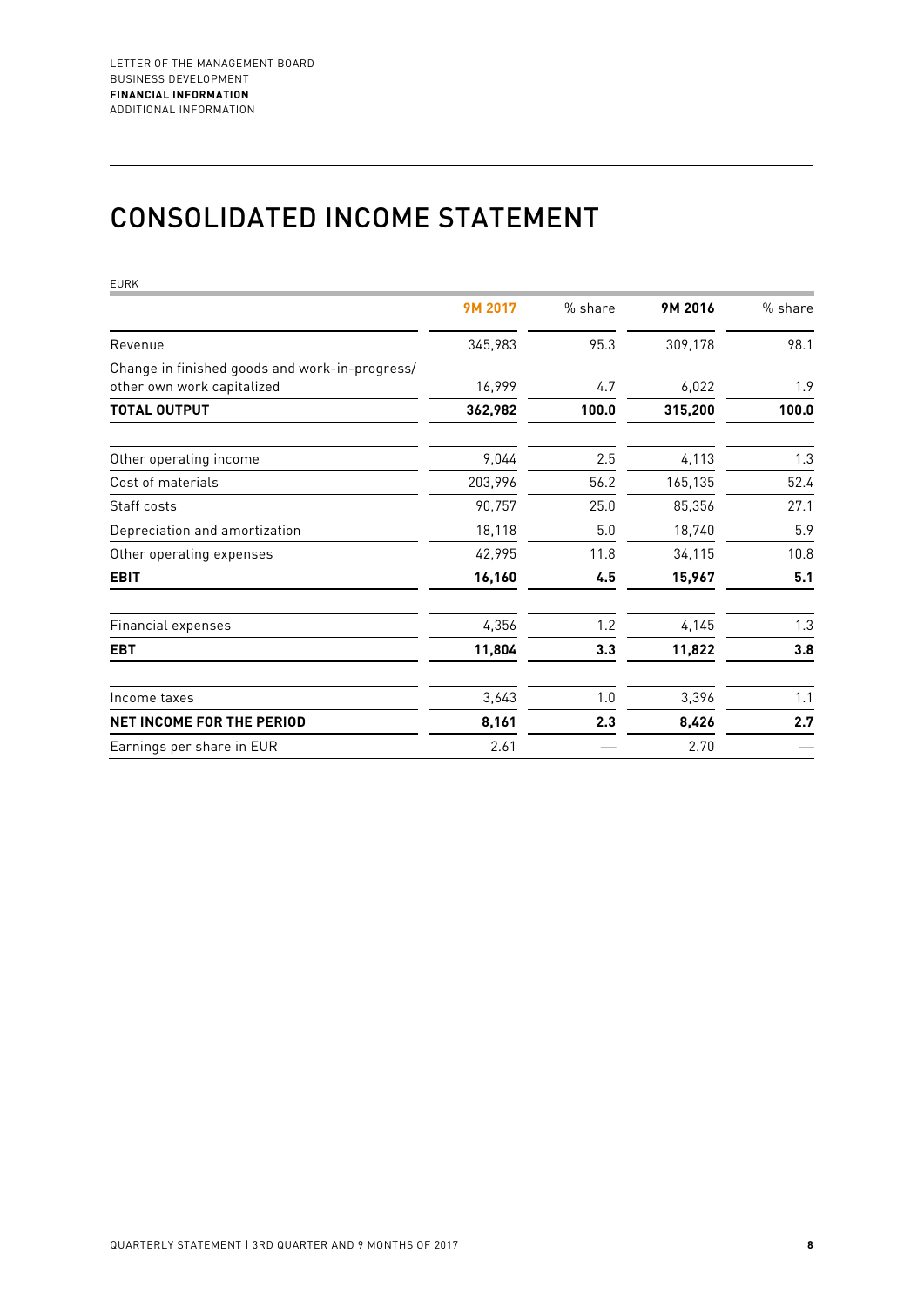# CONSOLIDATED STATEMENT OF COMPREHENSIVE INCOME

EURK

|                                                             | Q3 2017 | Q3 2016  |
|-------------------------------------------------------------|---------|----------|
| <b>NET INCOME FOR THE PERIOD</b>                            | 2,254   | 3,595    |
| Net gains from cash flow hedges                             | 1,046   | 72       |
| Tax effect                                                  | $-302$  | $-29$    |
| Items that may be reclassified to profit and loss in future | 744     | 43       |
| <b>Currency translation differences</b>                     | $-34$   | $-387$   |
| Actuarial losses from defined benefit pension plans         | -4      | $-2.179$ |
| Tax effect                                                  |         | 619      |
| Items that will not be reclassified to profit and loss      | -3      | $-1,560$ |
| OTHER COMPREHENSIVE INCOME AFTER TAX                        | 707     | $-1,904$ |
| <b>TOTAL COMPREHENSIVE INCOME AFTER TAX</b>                 | 2.961   | 1,691    |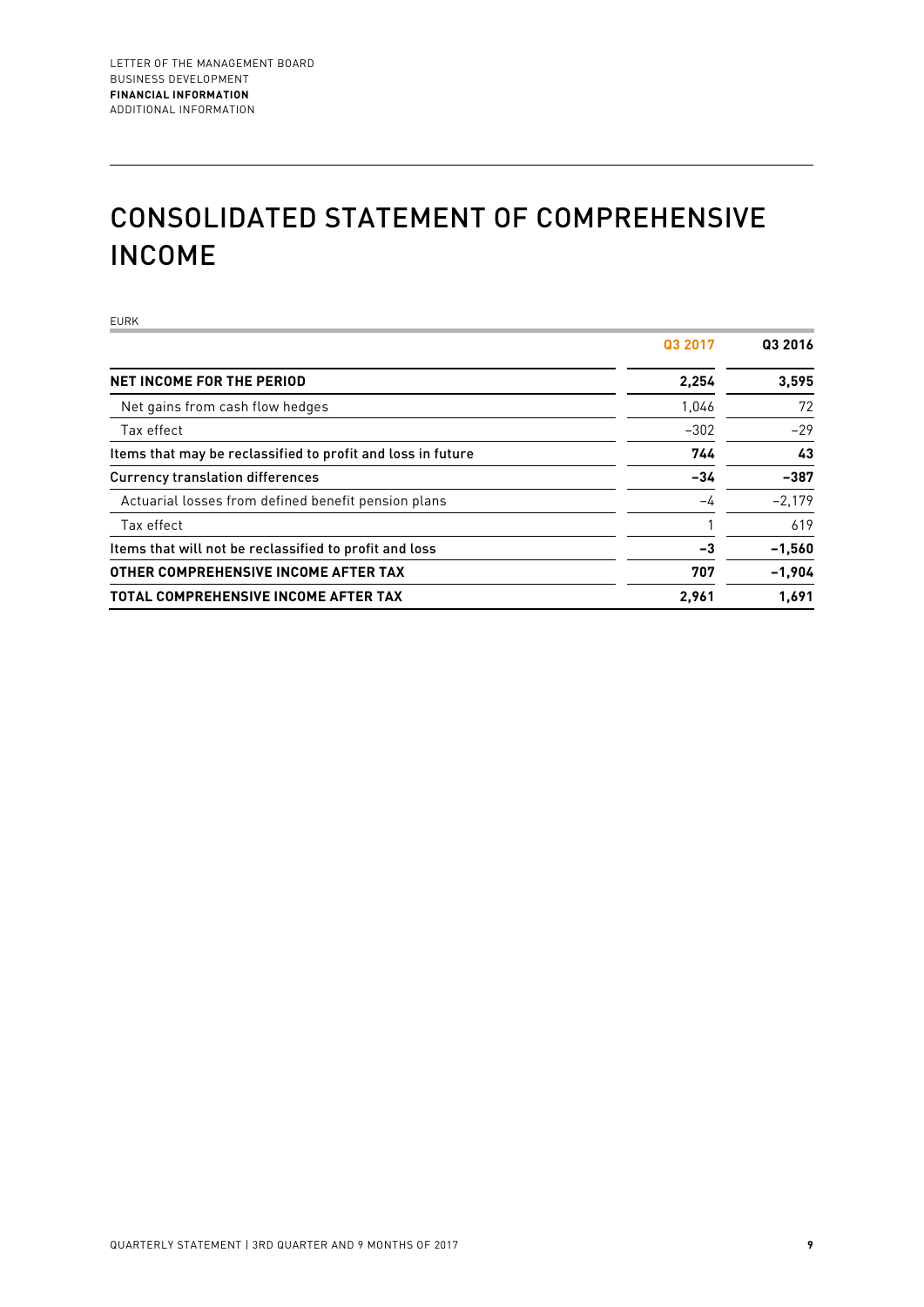# CONSOLIDATED STATEMENT OF COMPREHENSIVE INCOME

EURK

|                                                             | 9M 2017  | 9M 2016   |
|-------------------------------------------------------------|----------|-----------|
| <b>NET INCOME FOR THE PERIOD</b>                            | 8,161    | 8,426     |
| Net gains from cash flow hedges                             | 6,007    | 2,816     |
| Tax effect                                                  | $-1,653$ | $-774$    |
| Items that may be reclassified to profit and loss in future | 4,354    | 2,042     |
| <b>Currency translation differences</b>                     | $-1,205$ | $-550$    |
| Actuarial gains/losses from defined benefit pension plans   | 905      | $-14,890$ |
| Tax effect                                                  | $-257$   | 4.233     |
| Items that will not be reclassified to profit and loss      | 648      | $-10,657$ |
| OTHER COMPREHENSIVE INCOME AFTER TAX                        | 3,797    | $-9,165$  |
| <b>TOTAL COMPREHENSIVE INCOME AFTER TAX</b>                 | 11,958   | $-739$    |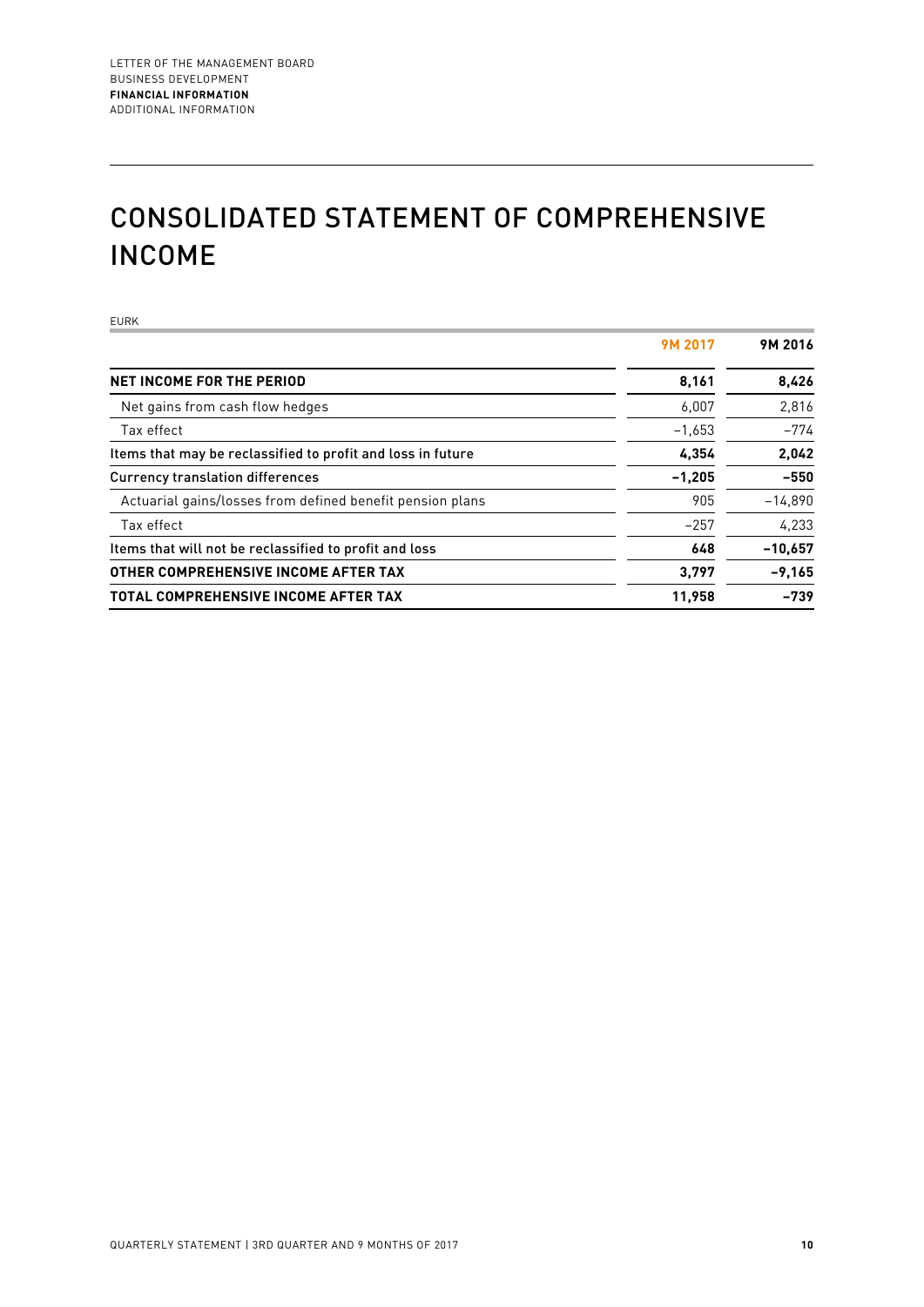### CONSOLIDATED BALANCE SHEET

### **ASSETS**

| <b>EURK</b>                   |         |                             |
|-------------------------------|---------|-----------------------------|
|                               |         | Sep. 30, 2017 Dec. 31, 2016 |
| Property, plant and equipment | 178,071 | 176,637                     |
| Intangible assets             | 11,682  | 11,452                      |
| Deferred tax assets           | 12,624  | 13,400                      |
| <b>NON-CURRENT ASSETS</b>     | 202,377 | 201,489                     |
| Inventories                   | 114,474 | 97,104                      |
| Receivables and other assets  | 62,384  | 58,491                      |
| Other financial assets        | 4,147   | 192                         |
| Income tax receivables        | 1,707   | 129                         |
| Cash and cash equivalents     | 10,199  | 2,014                       |
| <b>CURRENT ASSETS</b>         | 192,911 | 157,930                     |
| <b>TOTAL ASSETS</b>           | 395,288 | 359,419                     |

#### **EQUITY AND LIABILITIES**

| I |  |
|---|--|
|   |  |
|   |  |
|   |  |

|                                            | Sep. 30, 2017 | Dec. 31, 2016 |
|--------------------------------------------|---------------|---------------|
| <b>EQUITY</b>                              | 113,494       | 106,536       |
| Non-current financial liabilities          | 99,975        | 87,395        |
| Provisions for pensions                    | 52,075        | 52,927        |
| Other provisions                           | 1,573         | 1,732         |
| Deferred tax liabilities                   | 837           | 0             |
| <b>NON-CURRENT LIABILITIES</b>             | 154,460       | 142,054       |
| Current portion of provisions for pensions | 1,540         | 1,540         |
| Current portion of other provisions        | 1,318         | 1,231         |
| Trade payables and other liabilities       | 76,612        | 54,103        |
| Other financial liabilities                | 1,903         | 14,878        |
| Current financial liabilities              | 45,961        | 39,077        |
| <b>CURRENT LIABILITIES</b>                 | 127,334       | 110,829       |
| TOTAL EQUITY AND LIABILITIES               | 395,288       | 359,419       |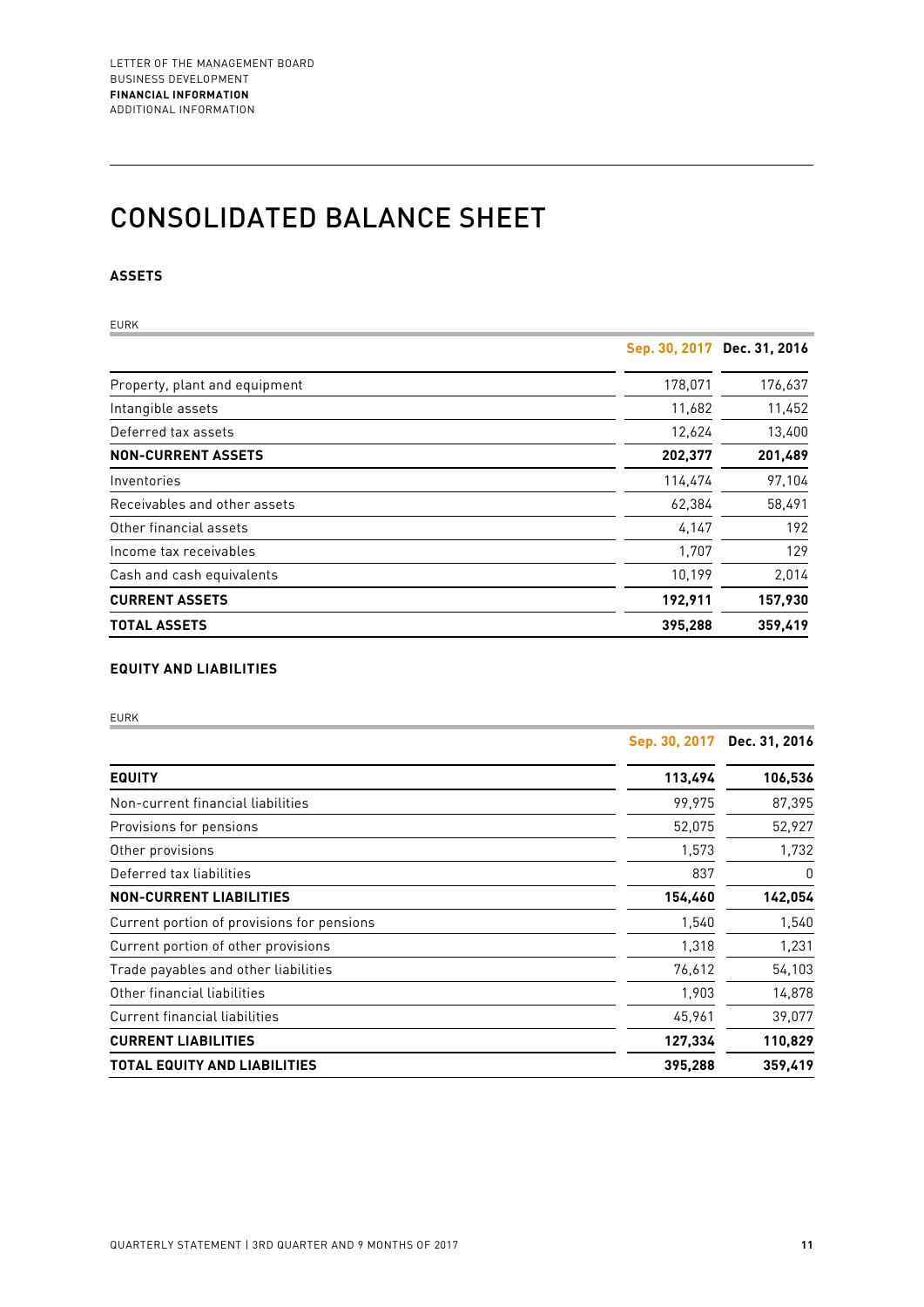### CONSOLIDATED STATEMENT OF CHANGES IN EQUITY

|                                               |                              |                            |                             |                                               | <b>Equity attributable to PWO AG shareholders</b> |                                                                              |              |
|-----------------------------------------------|------------------------------|----------------------------|-----------------------------|-----------------------------------------------|---------------------------------------------------|------------------------------------------------------------------------------|--------------|
|                                               |                              |                            |                             |                                               | reclassified to profit and                        | Other components of<br>equity<br>items that may be<br>loss in future periods |              |
|                                               | <b>Subscribed</b><br>capital | <b>Capital</b><br>reserves | <b>Retained</b><br>earnings | <b>Defined</b><br>benefit<br>pension<br>plans | <b>Currency</b><br>translation<br>differences     | <b>Cash flow</b><br>hedges                                                   | <b>Total</b> |
| <b>JANUARY 1, 2016</b>                        | 9,375                        | 37,494                     | 68,913                      | $-12,003$                                     | 3,382                                             | $-4,050$                                                                     | 103,111      |
| Net income for the<br>period                  |                              |                            | 8,426                       |                                               |                                                   |                                                                              | 8,426        |
| Other comprehensive<br>income                 |                              |                            |                             | $-10,657$                                     | $-550$                                            | 2,042                                                                        | $-9,165$     |
| TOTAL COMPREHEN-<br><b>SIVE INCOME</b>        | 9,375                        | 37,494                     | 77,339                      | $-22,660$                                     | 2,832                                             | $-2,008$                                                                     | 102,372      |
| Dividend payment                              |                              |                            | $-4,844$                    |                                               |                                                   |                                                                              | $-4,844$     |
| <b>SEPTEMBER 30, 2016</b>                     | 9,375                        | 37,494                     | 72,495                      | $-22,660$                                     | 2,832                                             | $-2,008$                                                                     | 97,528       |
| <b>JANUARY 1, 2017</b>                        | 9,375                        | 37,494                     | 73,591                      | $-14,614$                                     | 3,639                                             | $-2,949$                                                                     | 106,536      |
| Net income for the<br>period                  |                              |                            | 8,161                       |                                               |                                                   |                                                                              | 8,161        |
| Other comprehensive<br>income                 |                              |                            |                             | 648                                           | $-1,205$                                          | 4,354                                                                        | 3,797        |
| <b>TOTAL COMPREHEN-</b><br><b>SIVE INCOME</b> | 9,375                        | 37,494                     | 81,752                      | $-13,966$                                     | 2,434                                             | 1,405                                                                        | 118,494      |
| Dividend payment                              |                              |                            | $-5,000$                    |                                               |                                                   |                                                                              | $-5,000$     |
| <b>SEPTEMBER 30, 2017</b>                     | 9,375                        | 37,494                     | 76,752                      | $-13,966$                                     | 2,434                                             | 1,405                                                                        | 113,494      |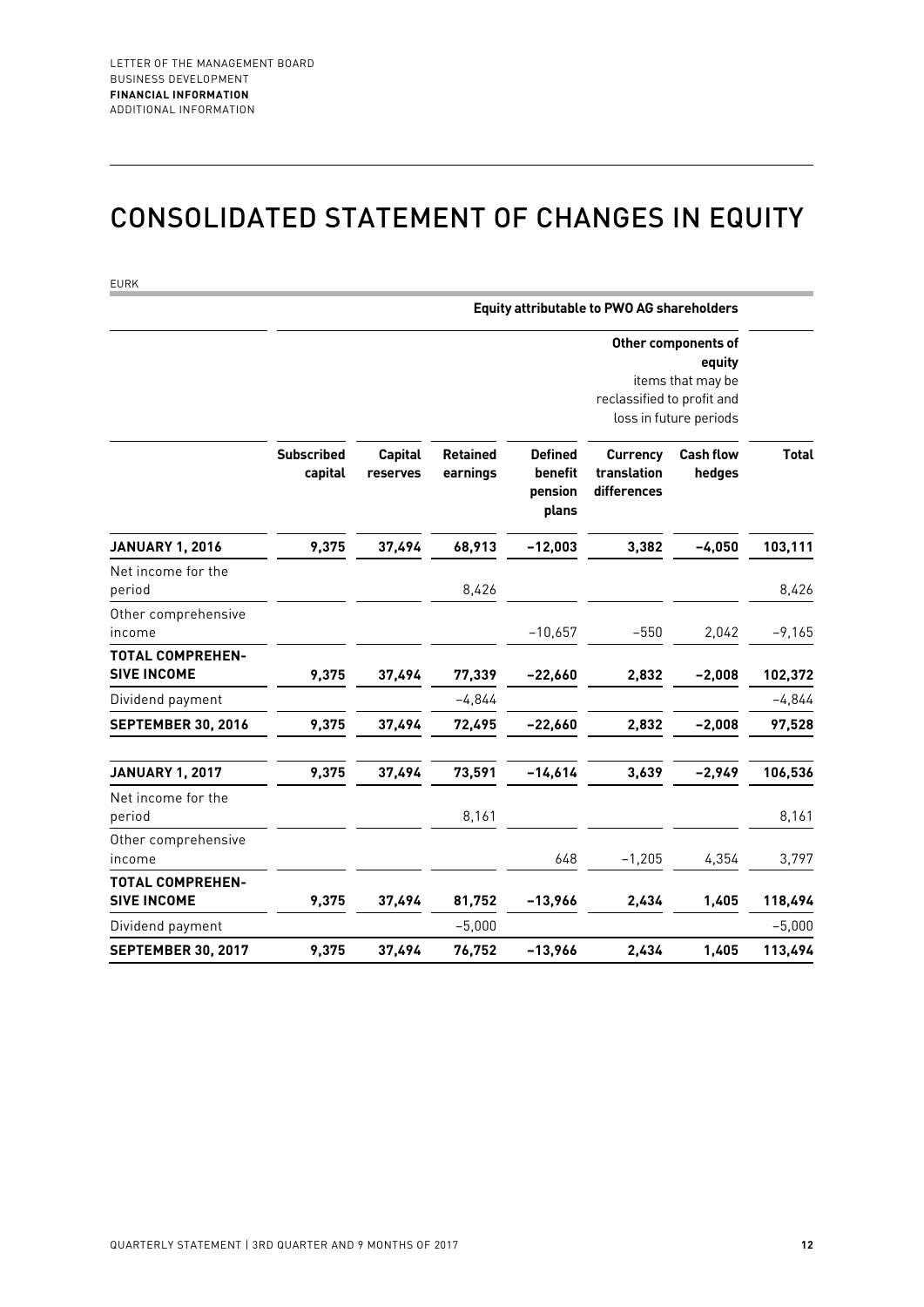### CONSOLIDATED STATEMENT OF CASH FLOWS

| <b>EURK</b>                                                         |           |           |
|---------------------------------------------------------------------|-----------|-----------|
|                                                                     | 9M 2017   | 9M 2016   |
| Net income for the period                                           | 8,161     | 8,426     |
| Depreciation of property, plant, and equipment, net of write-ups    | 18,118    | 18,740    |
| Income tax expense/refund                                           | 3,643     | 3,396     |
| Interest income and expenses                                        | 4,356     | 4,145     |
| Change in current assets                                            | $-25,929$ | 4,056     |
| Change in current liabilities (excluding financial liabilities)     | 10,779    | 6,527     |
| Change in non-current liabilities (excluding financial liabilities) | $-1,977$  | 14,290    |
| Income taxes paid                                                   | $-6,313$  | $-2,664$  |
| Other non-cash expenses/income                                      | 9,223     | $-13,758$ |
| Gains/losses on disposal of property, plant, and equipment          | 8         | -44       |
| CASH FLOW FROM OPERATING ACTIVITIES                                 | 20,069    | 43,114    |
| Proceeds from disposal of property, plant, and equipment            | 50        | 129       |
| Payments for investments in property, plant, and equipment          | $-21,494$ | $-18,953$ |
| Payments for investments in intangible assets                       | $-1,372$  | $-1,082$  |
| CASH FLOW FROM INVESTING ACTIVITIES                                 | $-22,816$ | $-19,906$ |
| Dividends paid                                                      | $-5,000$  | $-4,844$  |
| Interest paid                                                       | $-3,336$  | $-3,130$  |
| Interest received                                                   | 48        | 117       |
| Proceeds from borrowings                                            | 65,851    | 19,188    |
| Repayment of borrowings                                             | $-38,331$ | $-26,334$ |
| CASH FLOW FROM FINANCING ACTIVITIES                                 | 19,232    | $-15,003$ |
| Net change in cash and cash equivalents                             | 16,485    | 8,205     |
| Effect of exchange rates on cash and cash equivalents               | 284       | 35        |
| Cash and cash equivalents as of January 1                           | $-11,782$ | $-7,308$  |
| CASH AND CASH EQUIVALENTS AS OF SEPTEMBER 30                        | 4,987     | 932       |
| of which cash and cash equivalents                                  | 10,199    | 9,296     |
| of which bank borrowings due on demand                              | $-5,212$  | $-8,364$  |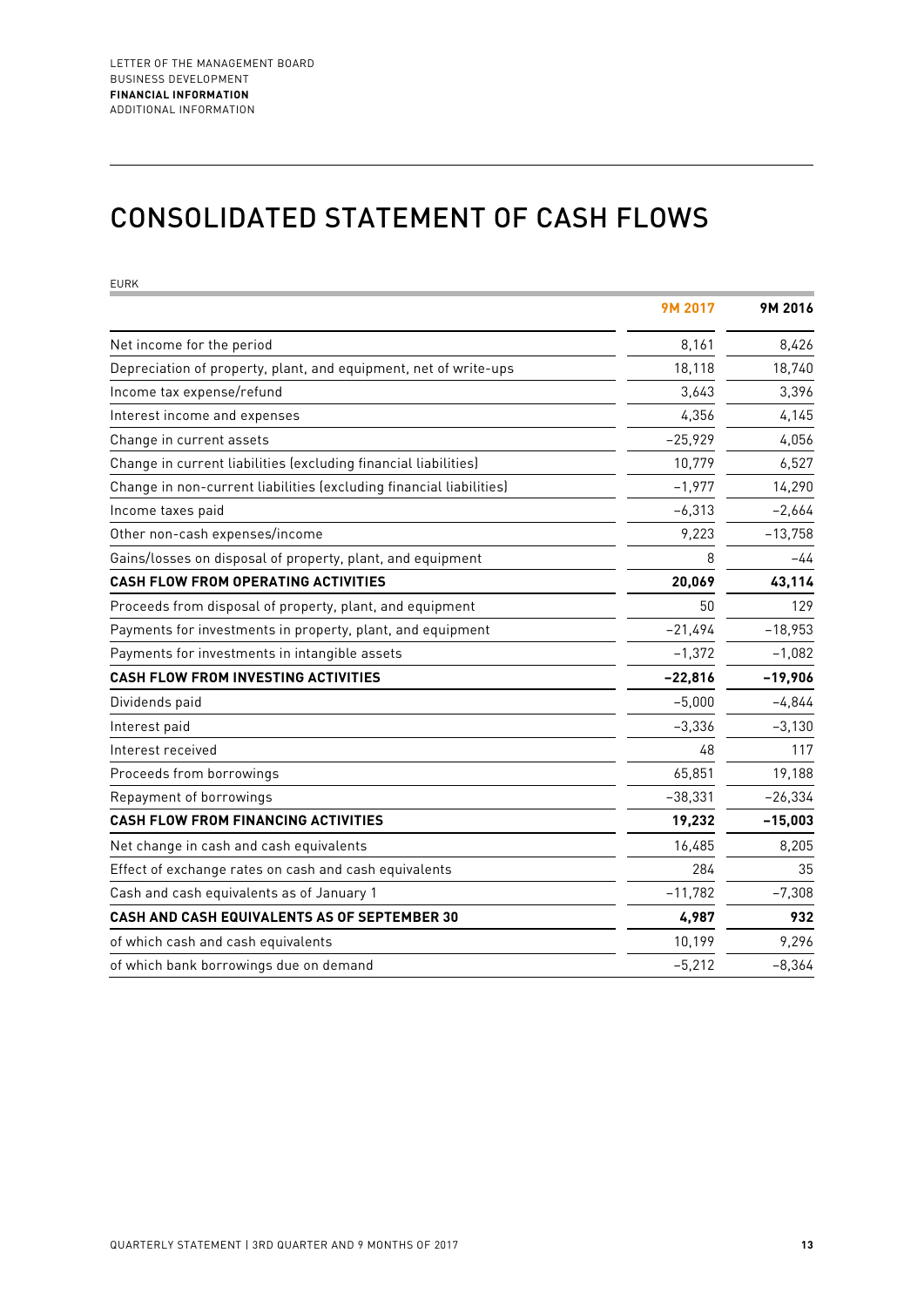## SEGMENT REPORT

### **SEGMENT INFORMATION BY LOCATION (9 MONTHS 2017)**

| <b>EURK</b>                                                  |           |                                 |                      |              |                            |           |
|--------------------------------------------------------------|-----------|---------------------------------|----------------------|--------------|----------------------------|-----------|
|                                                              | Germany   | <b>Rest of</b><br><b>Europe</b> | <b>NAFTA</b><br>Area | Asia         | Consolida-<br>tion effects | Group     |
| Total revenue                                                | 207,685   | 55,108                          | 74,448               | 35,109       | $\mathbf{0}$               | 372,350   |
| Inter-segment revenue                                        | $-14,650$ | $-3.194$                        | $-81$                | $-8,442$     | 0                          | $-26,367$ |
| <b>EXTERNAL REVENUE</b>                                      | 193,035   | 51,914                          | 74,367               | 26,667       | 0                          | 345,983   |
| <b>TOTAL OUTPUT</b>                                          | 218,804   | 53,420                          | 78,827               | 38,574       | $-26,643$                  | 362,982   |
| Other income<br>(aggregated)                                 | 9,079     | 263                             | 1,800                | 783          | $-2,881$                   | 9,044     |
| Other expenses<br>(aggregated)                               | 211,035   | 44,508                          | 72,095               | 39,283       | $-29,173$                  | 337,748   |
| Depreciation and<br>amortization                             | 8,527     | 3,333                           | 4,206                | 2,070        | $-18$                      | 18,118    |
| <b>EARNINGS BEFORE IN-</b><br><b>TEREST AND TAXES (EBIT)</b> | 8,321     | 5,842                           | 4,326                | $-1,996$     | $-333$                     | 16,160    |
| Interest income                                              | 2,711     | 34                              | 1                    | $\mathbf{1}$ | $-2,518$                   | 229       |
| Interest expenses                                            | 3,640     | 878                             | 1,550                | 1,035        | $-2,518$                   | 4,585     |
| <b>EARNINGS BEFORE</b><br><b>TAXES (EBT)</b>                 | 7,392     | 4,998                           | 2,777                | $-3,030$     | $-333$                     | 11,804    |
| Income taxes                                                 | 3,056     | $-163$                          | 823                  | 0            | $-73$                      | 3,643     |
| <b>NET INCOME FOR THE</b><br><b>PERIOD</b>                   | 4,336     | 5,161                           | 1,954                | $-3,030$     | $-260$                     | 8,161     |
| Assets                                                       | 208,841   | 84,120                          | 87,747               | 58,676       | $-44,096$                  | 395,288   |
| of which non-current<br>assets                               | 76,373    | 48,491                          | 36,903               | 28,085       | -99                        | 189,753   |
| Liabilities                                                  | 45,416    | 34,421                          | 62,695               | 63,402       | 75,860                     | 281,794   |
| Investments                                                  | 8,686     | 6,321                           | 6,896                | 2,853        | 0                          | 24,756    |
| Employees (as of Sep. 30)                                    | 1,600     | 632                             | 771                  | 349          |                            | 3,352     |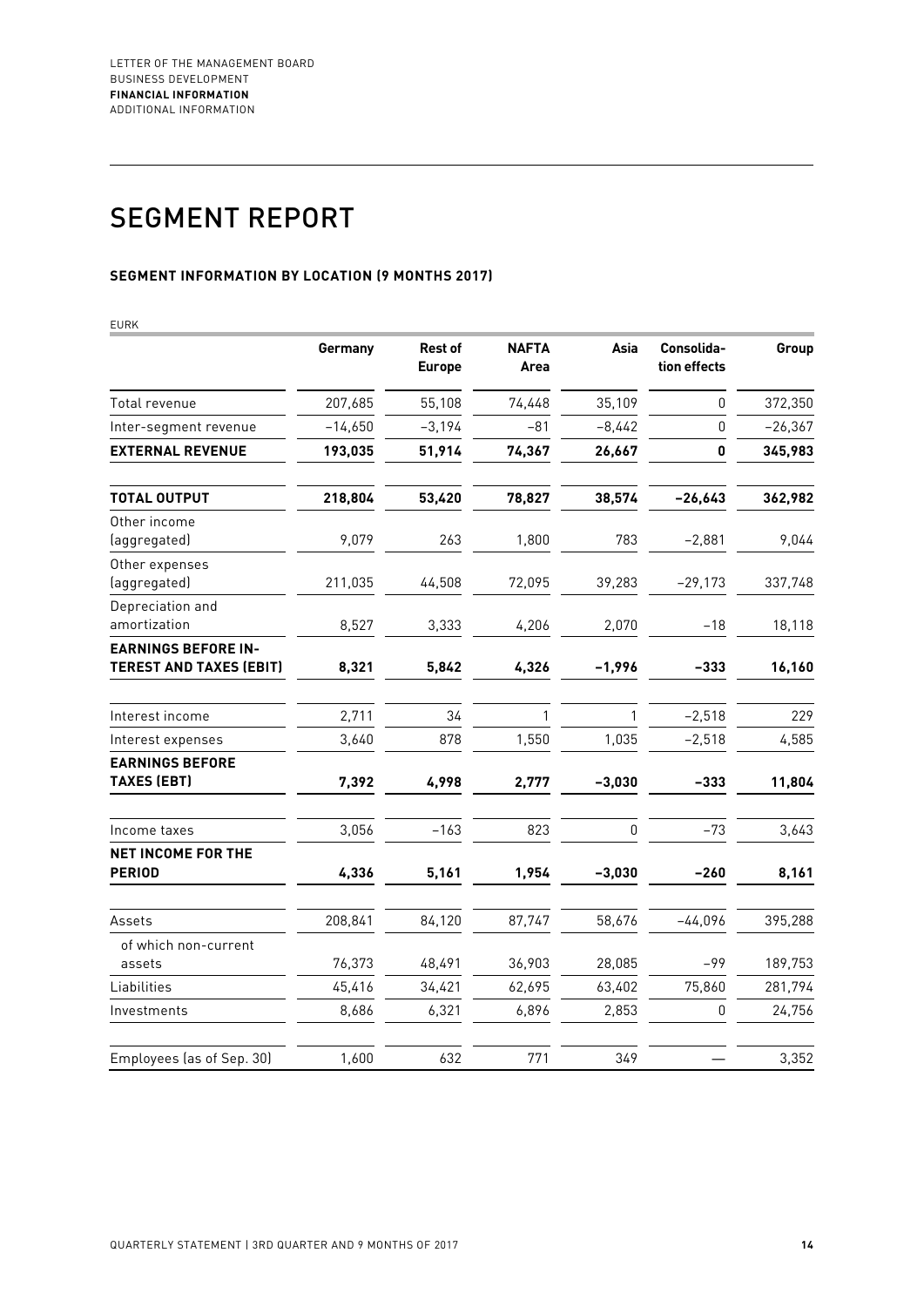## SEGMENT REPORT

### **SEGMENT INFORMATION BY LOCATION (9 MONTHS 2016)**

| <b>EURK</b>                                                  |          |                                 |                      |              |                            |           |
|--------------------------------------------------------------|----------|---------------------------------|----------------------|--------------|----------------------------|-----------|
|                                                              | Germany  | <b>Rest of</b><br><b>Europe</b> | <b>NAFTA</b><br>Area | Asia         | Consolida-<br>tion effects | Group     |
| Total revenue                                                | 184,060  | 52,143                          | 66,280               | 25,060       | 0                          | 327,543   |
| Inter-segment revenue                                        | $-9,859$ | $-3,576$                        | $-99$                | $-4,831$     | 0                          | $-18,365$ |
| <b>EXTERNAL REVENUE</b>                                      | 174,201  | 48,567                          | 66,181               | 20,229       | 0                          | 309,178   |
| <b>TOTAL OUTPUT</b>                                          | 188,925  | 51,923                          | 69,288               | 23,660       | $-18,596$                  | 315,200   |
| Other income<br>(aggregated)                                 | 4,378    | 416                             | 1,713                | 154          | $-2,548$                   | 4,113     |
| Other expenses<br>(aggregated)                               | 175,068  | 44,760                          | 63,883               | 21,815       | $-20,920$                  | 284,606   |
| Depreciation and<br>amortization                             | 9,441    | 2,992                           | 4,435                | 1,891        | $-19$                      | 18,740    |
| <b>EARNINGS BEFORE IN-</b><br><b>TEREST AND TAXES (EBIT)</b> | 8,794    | 4,587                           | 2,683                | 108          | $-205$                     | 15,967    |
| Interest income                                              | 2,526    | 53                              | $\Omega$             | $\mathbf{1}$ | $-2,464$                   | 116       |
| Interest expenses                                            | 3,358    | 946                             | 1,321                | 1,496        | $-2,860$                   | 4,261     |
| <b>EARNINGS BEFORE</b><br><b>TAXES (EBT)</b>                 | 7,962    | 3,694                           | 1,362                | $-1,387$     | 191                        | 11,822    |
| Income taxes                                                 | 2,935    | -87                             | 608                  | 0            | $-60$                      | 3,396     |
| <b>NET INCOME FOR THE</b><br><b>PERIOD</b>                   | 5,027    | 3,781                           | 754                  | $-1,387$     | 251                        | 8,426     |
| Assets                                                       | 185,390  | 83,980                          | 75,181               | 51,779       | $-44,281$                  | 352,049   |
| of which non-current<br>assets                               | 73,878   | 45,000                          | 34,812               | 29,623       | $-137$                     | 183,176   |
| Liabilities                                                  | 32,066   | 41,395                          | 55,619               | 55,789       | 69,652                     | 254,521   |
| Investments                                                  | 13,481   | 5,465                           | 1,005                | 299          | 0                          | 20,250    |
| Employees (as of Sep. 30)                                    | 1,514    | 645                             | 698                  | 288          |                            | 3,145     |